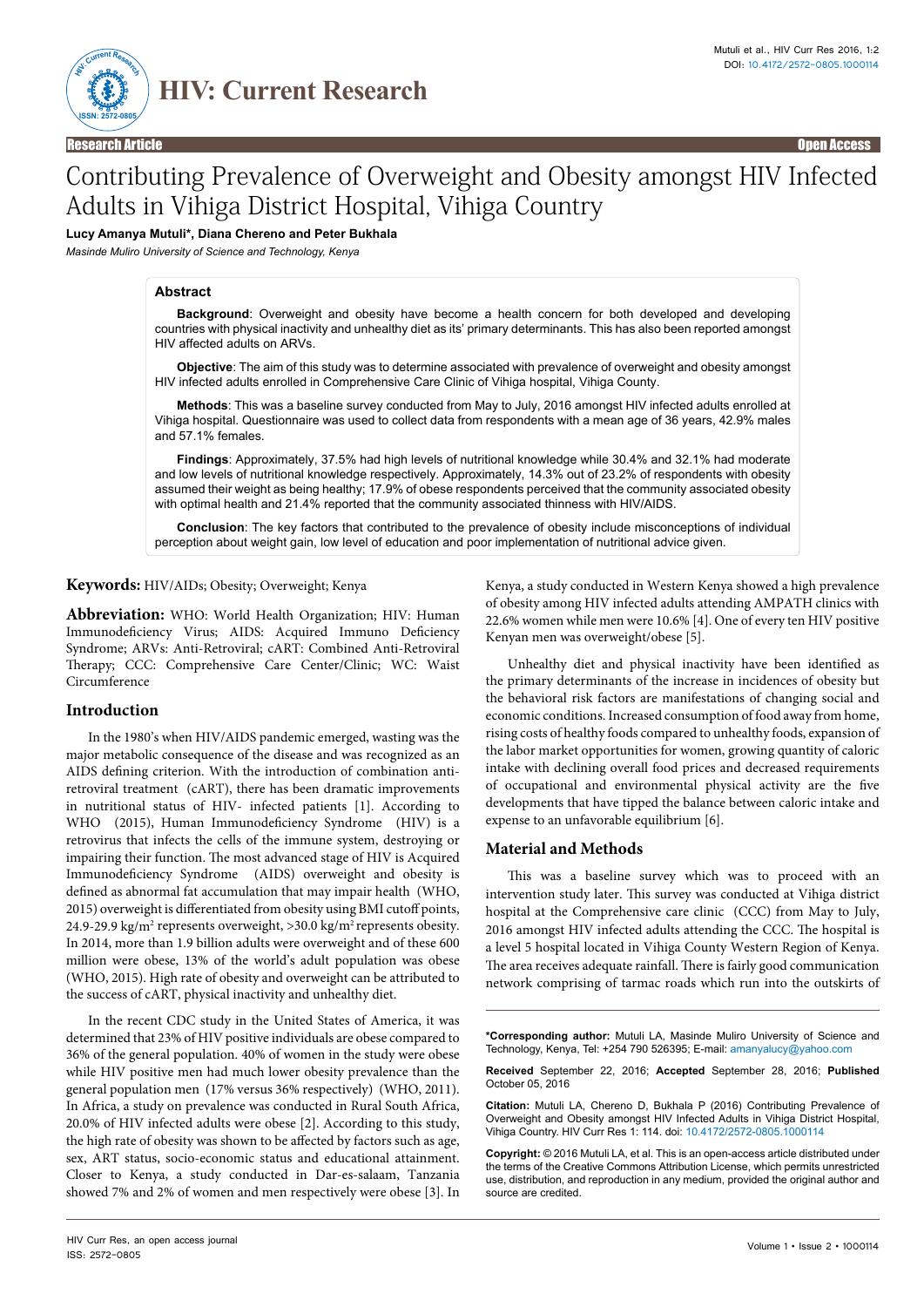its environs. The major economic activity of the people around is business ranging from established supermarkets to 'jua kali sheds'. The area population is about 6000 people and the majorities are the Luhya community. A sample size of 56 respondents was determined using Kothari [7] formula since the population from which the sample size was drawn was less than 10,000. The strength of this formula is that the acceptable degree of accuracy is set. The eligible respondents included those patients who were HIV positive, registered at Comprehensive Care Center and were prompt on the clinic appointments during the period of study. Patients in Comprehensive Care Center who were below 18 years, missed clinic appointments and were not willing to sign the consent form were excluded from the study. The research went through Ethical Board to seek for ethical approval. The researcher sought approval from the hospital administration of Vihiga district hospital where the in-charge was made aware of the objectives and benefits of the research to the hospital. Participation was voluntary and based on informed consent that was signed by the participant. The researcher ensured that the research will cause no potential harm to the clients. Purposive sampling was used to select the study area due to the fact that Vihiga hospital is a referral hospital therefore it receives many of clients from all over Vihiga County and it offers comprehensive and quality services for HIV infected clients. Purposive sampling was used to select the participants of the study. Questionnaires were utilized to collect data on anthropometrics measures. The validity and reliability of the instruments were ensured. Data was cleaned, coded and entered for analysis using the Scientific Package for Social Sciences (SPSS). Data was analyzed through descriptive and inferential statistics. Quantitative data was analyzed through descriptive statistics that is frequencies, averages and percentages. Frequency tables were used for categorical variables and measures of central tendency were used for continuous variables. Inferential statistics was used in coming up with conclusion on the data obtained.

# **Findings**

# **Socio-demographic characteristics of the study population**

Out of the 56 respondents interviewed at Vihiga county hospital, 24 (42.9%) were males and 32 (57.1%) were females. Of the respondents 8 (14.3%) were students, 24 (42.9%) were self-employed, 10 (17.9%) were employed, 1 (1.8%) were retired and 13 (23.2%) were not working (Figure 1). Respondents who reached primary level were 17 (30.4%), secondary 18 (32.1%), college 10 (17.9%), university 9 (16.9%) and those who did not attend school were 2 (3.6%) (Figure 2).





The youngest respondent was 20 years and the oldest was 75 years. The mean age was 36 years, the mean height was 158.8 cm and the mean weight was 75.8 kg. The mode weight and height was 80 kg and 169 cm respectively. 14 (25.0%) of the respondents were single, 32 (57.1%) were married and 10 (17.9%) were separated. For religion more than half of the respondents were Christian at 98.2% (55 respondents) and 1% Muslim (1.8%). From the correlation test carried out on socio-demographic characteristics there was a significant association between education, marital status and obesity (p>0.006) and (p>0.007) respectively. For gender and employment there was a no association  $(p>0.314)$  and  $(p>0.273)$ .

There was a very strong association between nutrition knowledge in relation to obesity (p>0.032). 37.5% of the participants had high levels of nutritional knowledge, 32.1% had moderate level of nutritional knowledge and 30.4% had low levels of nutritional knowledge. Majority of the study participants (69.6%) claimed to have received nutritional advice from a nutritionist whereas 30.4% claimed to have not received nutritional advice. The individual perceptions that were tested included how the respondents viewed their weight status, whether they thought their weight was unhealthy and their views about society that might influence their weight. From chi square tests, there was a significant association between obesity and individual perception about their weight being unhealthy (p>0.01), however there was no significant association between the other factors stated above. When asked about their general weight perception 8 (14.3%) out of 13 (23.2%) respondents who had class one obesity viewed their weight as being normal and 20 (35.7%) out of 40 (71.4%) of overweight respondents considered their weight to be normal. Out of 23.2% of the respondents who had obesity type 1, 17.9% had the perception that the community perceived obesity as being healthy and 21.4% had the perception that the community associated weight loss and thinness with HIV/AIDS.

There was a significant association between the activity level and obesity (p>0.009) from the correlation test done. 58.9% of the respondents were moderately active while 41.1% of the respondents were sedentary. There was a significant association between level of physical activity and receiving education on physical activity, however 20 (35.7%) of respondents who had received education concerning physical activity were moderately active compared to 13 (23.2%) who had not received education about physical activity but were moderately active.